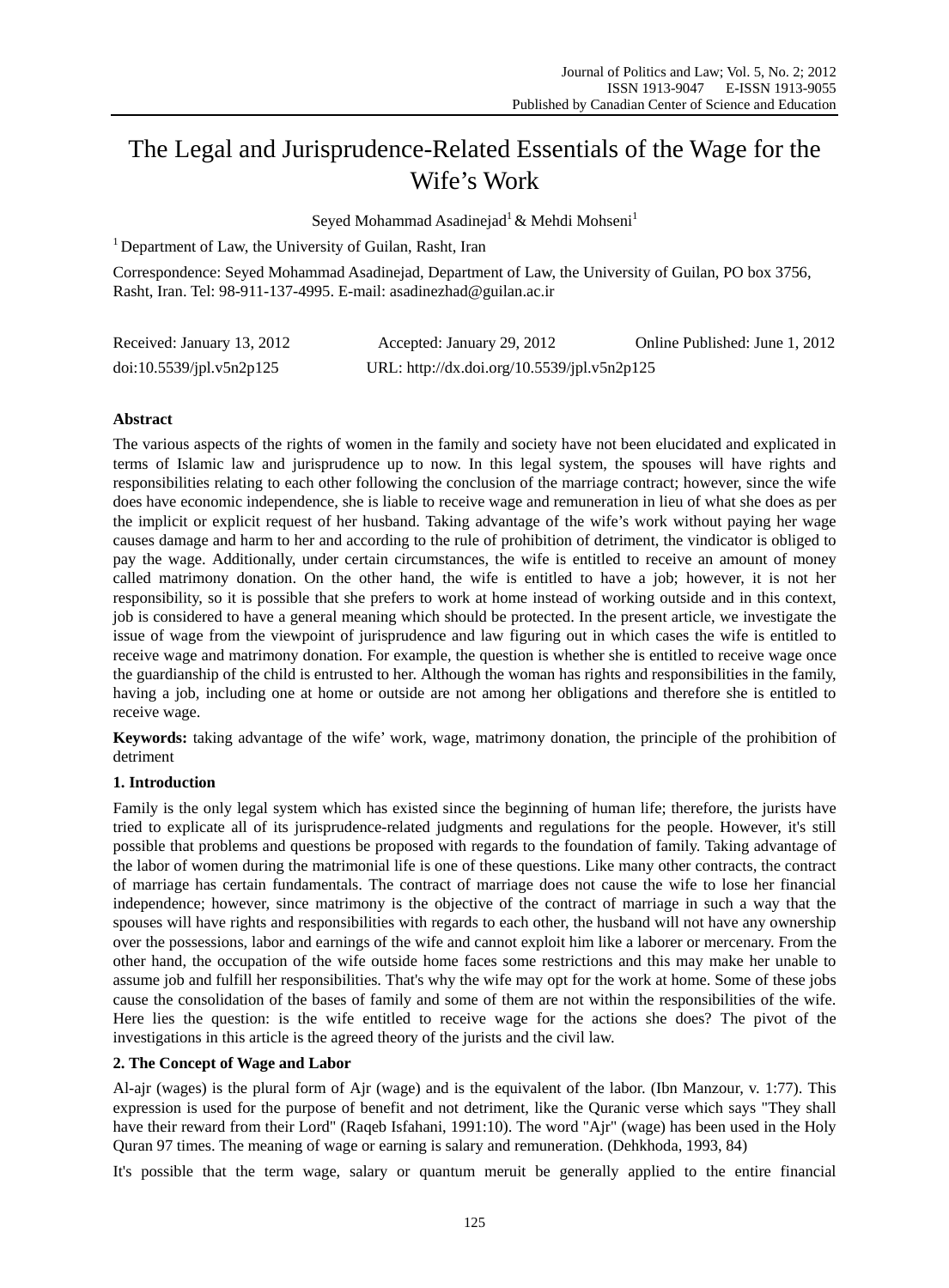remunerations which are paid by the husband. In this case, the marriage portion is also called wage (Give them their dowries justly). However, marriage portion and alimony are legal terms which are not relevant to our discussion. By speaking of wage and salary, we mean the services and labors which the wife provides as per the request of her husband. Therefore, marriage portion is one of the financial rights of the wife and she is entitled to receive it simply with the conclusion of the marriage contract and without doing anything. The wife can receive the marriage portion even before the intercourse and by exercising the right of lien.

Lexically, labor is applied to every kind of action which is done intentionally. So, labor is different from action, because action might be done unintentionally (Raqeb Isfahani, 1991:587). Labor is different from possession, since possession is something which can be felt externally and is prone to seizure and detainment; however, although labor can be described in terms of possession and has an equivalent, is not detainable like possessions. We will describe the labor's capability of being owned later on.

## **3. Woman's Economic Independence and the Right of Occupation**

With regards to the women's occupation, what comes first is the principle of women's ownership. In the dark ages of the Arab world when the women's right of ownership was not recognized, Islam expressively emphasized on this right. Prior to the emergence of Islam, women were considered as commodities and distributed among the male children in the vein of the residual. In the verse 32 of the Sura Al-Nisa, the Almighty God has recognized women's right of having a job and independent income: "For men there is reward for what they have earned, (and likewise) for women there is reward for what they have earned." It means that the men can benefit from what they have earned and likewise the women can derive benefit from what they have earned. By portion we mean the benefit and advantage which one takes of his business or agricultural labor. (Tabrasi, 1985: v. 3, 64) and (Tabatabaie, 1996: 337) and (Makarem Shirazi, 1985: v. 3, 64).

By paying attention to the terms "advantage" and "portion", we can precisely underline the women's right of occupation. Therefore, in the Islamic law the woman not only has the right to have a job, but also whatever she earns belongs to her. Additionally, the women's work outside home is depicted by the Holy Quran. In the verse 23 of the Sura Al-Qasas, the story of providing water from the wells for the sheep outside the farm by the daughters of Prophet Shuayb who were shepherds and their occupational interaction with the men is emphasized, endorsing the women's right of having a job. It means that the women's right of having job is not denied by the Holy Quran. "He brought you forth from the earth and settled you therein." (Verse 61 of Sura Hud)

In this verse, it's recommended to the whole people including women and men to work on the land and make it habitable.

Therefore any radical viewpoint regarding women is illogical. Correspondingly, some of the authors believe that women should not follow a masculine pattern in their occupational life and compete with the men directly because a change in the occupational opportunities disintegrates the structure of the family and a change in the women's role destructs the affairs of the society. (E'zazi, 2001:125). Moreover, the opponents of the presence of women in the society believe that the contact of woman with the outside world brings with itself irreparable damages and threatens the security and existence of the family which constitutes the spiritual infrastructure of the behavior (Rosenbaum, Harry: 1989, 32). Such ideologies as feminism are radical and cannot conform to the law of creation and the nature of the woman. The constitution of the Islamic Republic of Iran does not prevent the women from working outside the home. Islam uplifts the woman to the point that she can recover her human position in the society and disentangle herself from being an object and assume responsibilities in the structure of the Islamic government in accordance with this growth (Imam Khomeini, 1993: 210). Although there are differences between women and men, this difference does not cause discrimination in their rights. The law of creation had a different intention by brining into existence these differences. The law of creation has generated these differences to strengthen the familial links and lay the groundwork for their solidarity more effectively and divide the familial rights and responsibilities of the husband and the wife (Motahhari, 2007: 147). Therefore, wife's occupation should not lead to the dissolution of the family. At any rate, the women have always been working; however, by occupation, we mean working for wage and remuneration (Ja'fari Langeroudi, 2006: 399). The issue of the occupation of women has been explored in the sociological terms along with other phenomena. Like any other social phenomenon, this subject is also the result of worldview and ideology. In a capitalist system, the main objective is the dominance of the power of capital over the society and the human welfare is also a goal. Therefore, the power of women should not be neglected since they constitute at least half of the population and are the best, most inexpensive and contended workforce for labor, offices and services. This notion has been admitted and acknowledged by the historians and sociologists. In this regard Will Durant says: "the industrial revolution in the first place industrialized the women to the extent that was unclear to everybody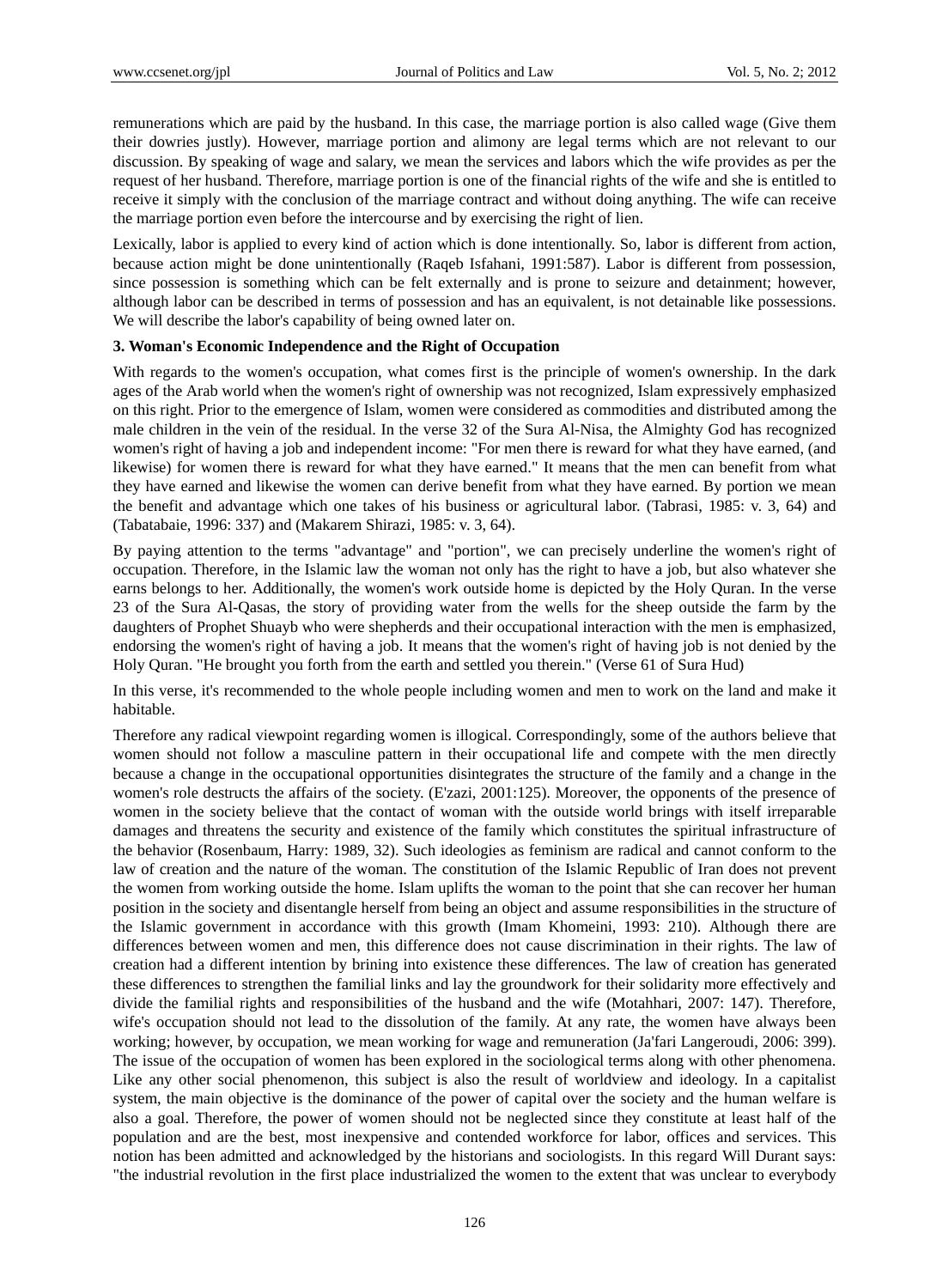and nobody could even think of. Women were cheaper workers and the employers preferred them to the rebellious and expensive men (Durant, 1993: 92). Therefore under such circumstances, the slogan of the equality of women with the men was welcomed by the employers. However, this would not impede the fulfillment of the women's rights. Nevertheless, the occupation of the women is among the important and controversial legal and social phenomena because one of the representations of the social participation of women is actually their occupation. If we want to engage the women in the society, we should lay the groundwork and prepare the facilities for their occupation. The less the restrictions are, the more the extent of participation will be. This is one of the criteria which the Western world has proposed for determining the social stature of the women (Shermanwood, 1987: 141). Moreover, the women's participation in the economic activities not only affects their mindset, but the working women will be more bright-minded than their jobless counterparts and deal with the life affairs better and also have an effective mental stability during the middle years of marriage when the children are grown up and leave the family.

Researchers have demonstrated that using the workforce of women leads to the scientific and economic growth of the society. Following the World War II and with the massacre of so many men as a result of the war, the need of countries for immediate renovation and also the need of unguarded women, provided opportunities for the women to take part in production sector and therefore the number of working women in the industrialized countries increased dramatically.

For instance, women between 15 and 64 constitute 52 percent of the workforce in Germany. This figure had reached to 45 percent in the United States (Kianshahr, ibid). In any case, today the women, who constitute half of the population and human resources, can be considered as effective factors in furthering the sublime human objectives. Therefore, motivating the women through paving the ground and empowering them through education helps them enhance and improve in the society. Motivating people is generally effective in occupation and the people with higher motivations perform better than those who are not motivated (Danesh, 2006: 34). Moreover, equal opportunities with the men can decrease their level of poverty. So, if the government creates equal opportunities for the women, it will eradicate poverty among them (Rostami, 2004: 196). Meanwhile, in a family where both man and woman work, there will be more chances of distancing from the poverty threshold. However, it's possible that the women prefer housework to preserve the foundation of family and raise the children better or reduce the time they spend outside and stay with the family members more. For this very reason, occupation outside home and earning wages is not considered a responsibility for women in the perspective of Islam; however, this does not mean that they shouldn't be paid in lieu of their labor. In any case, the labor and service of the woman should not be unpaid because the exclusive labor of the woman is serving the survival and the exclusive labor of the man is serving the wife and children. There are chances that he has other works to do, but based on sapience and education, all of them follow these principal works.

#### **4. The Basis of Remuneration**

#### *4.1 The Labor of the Wife*

Is the labor of the wife at home subject to financial compensation? Is the husband obliged to pay wages if he takes advantage of the labor of the wife in a way or another? In order to respond to this question, we should pay attention to the definition of property. However, it should be said first that with regards to the meaning of proprietorship, the capability of being owned, estate and property, what counts is the customary and lexical meaning and we should refer to the customs and the philologists as these issues actually don't have religious truth (Naraqi, 1987: 112). Property is what has economic value and can be transacted. Customarily, property is referred to something which the people have tendency toward and consider as necessary keeping it for being used at the time of need (Najafi, undated: 37, 48). Some of the jurists have proclaimed that property is something in lieu of which there's a property. (Hosseini Ameli: v. 4, 220). However, there are criticisms with regards to the abovementioned definition since it may create a loop (Shahidi: 2006, 284). Nevertheless, it is an appreciable definition. According to this definition, it should be said that whatever to which a property belongs does have economic value. Therefore the labor of the wife has the capability of being owned and can have compensation. In a matter of fact, the labor of the women is considered to be a property although labor and property are two distinct concepts (Safaei, 2006: 133).

For instance, the Article 214 of Civil Law specifies whether the object of transaction is property or labor. However, labor has economic value like property. Just like there is an equivalent for property, labor also conventionally follows the same rule. In any case, the labor and interests of the individuals are respected and nobody is entitled to cause damage to them. Even some jurists believe that the incarcerator is responsible for detaining and incarcerating someone who has a certain job and occupation because the labor of that individual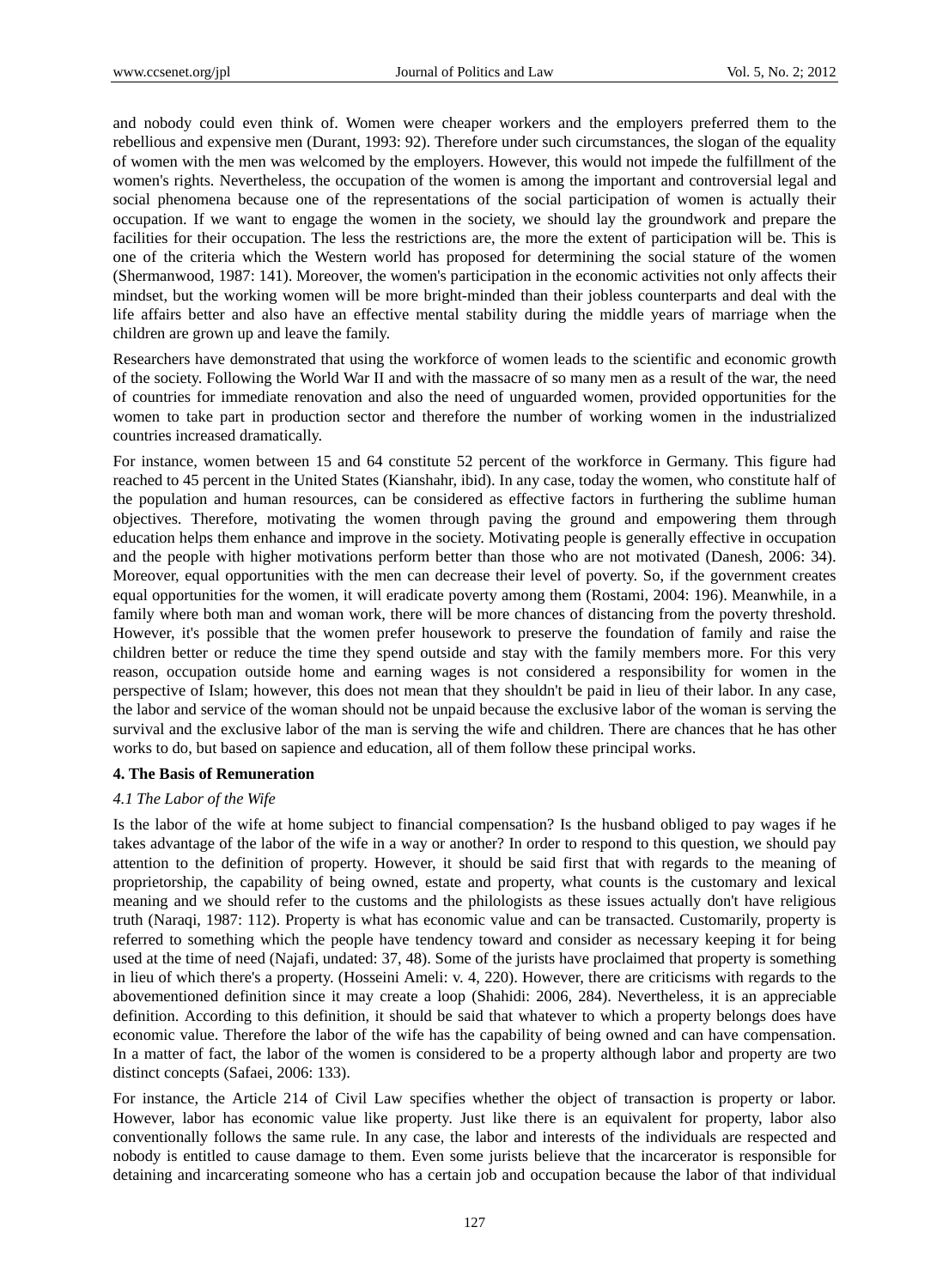has been lost and his interests have been obstructed (Khouee, undated: 36,2). It's also said that if somebody hires an individual to pull his teeth and doesn't refer to him on the specified time while the dentist has the readiness for the job, the hirer will be responsible for the wage and remuneration of the dentist because the interests have value and the capability of being owned; therefore, as the individual is responsible for taking advantage of the interests, the loss of interests will be followed by responsibility, as well. (Tabatabaei, 2001: 531)

As a result, it can be said that if a contract is already in place between the spouses, then the contract will be abided by and the wife will receive her wages. However, on condition that there's not any contract, if the wife, as per the order of the husband, performs an action which is subject to wage and it can be comprehended according to the evidences and circumstances that the very basis of paying the wage is implicitly agreed, such a utilization will be considered as a contract which is also called pseudo-contract, because its equivalent is not clear. It is called constructive contract in the legal system of Britain and the U.S. which can be translated as suppositional contract as well. This type of contract is a responsibility that the rights emerge and come into place irrespective of the inclination of the parties and simply on the basis of the expediency of logic and justice. They are simply based on the hypothesis of the law and are not actually considered to be contractual obligations. Such cases are unjustified use in general terms. (Safaei, 1985: 13) However, some people have considered it a cause of tortuous liability (Emami, 2003: 412, 1). In any case, if utilization is unlawful and illegal, it will certainly be a cause of tortuous liability. The utilization is unlawful when an individual adds to his property at the detriment of somebody else and without his consent; whether the object of utilization is property or labor. If someone obtains something as a result of an invalid contract or takes possession of the result of the efforts of somebody else without his consent, he has done unlawful utilization. However, if the utilization is lawful in the form of an implicit agreement which can be seen as a primary condition, then it will be binding, because the action of Muslim is respectable. "The action of Muslim is respectable as far as he does not intend to do a gratuitous act" (Tabatabaei, 2001: 392). According to the principle of respect, somebody who derives benefit from the action of somebody else should compensate for it. (Najafi, undated: 335, 31) and (Fazel Lankarani, 1992: 436, 2) and (Hashemi Shahroudi, 2002: 297) and (Makarem Shirazi, 2002: 395, 1). The principle of respect for the property and action of Muslim means that the property of Muslim cannot be infringed for free and his rights cannot be violated because it's not acceptable to violate his rights. Likewise, if he does an action, it's respectable and its wage should be paid (Mostafavi, 1996: 123). Therefore, any disturbance which leads to the loss of property or labor should be made up for. There's no difference between the property and actions of a free man because the labor of the free man is also respectable (Makarem Shirazi, 1990: 218, 2). However, some scholars believe that citing the principle of respect for guaranty is seriously difficult, and consider the main foundation the treatment of sapient people and their deportment. If there's order and command, guaranty will be irrefutable, such as the cases of porter or barber where specifying the wage and fare is subject to the parties' reluctance and the quantum meruit is paid after the job is done (Khouee, 2001: 392). However at any rate it's possible to generally cite the jurisprudence-related principle of respect as a basis for guaranty based on the foundation of the sapient people (Alqadiri, 1998: 549). Additionally, the lack of guaranty and lack of compensation causes the loss of laborer or the proprietor and such damage to proprietor is forbidden in the religion on the basis of the rule of prohibition of detriment (Maraqi Mirfattah, 1996: 489). At any rate, labor has economic value and will be among the demonstrations of unlawful ownership if unpaid. From this viewpoint, there's no difference between the labor of the man and that of the woman. Therefore, the labor of the wife is customarily economically valuable and will be subject to compensation and wage under the following circumstances.

#### *4.2 The Obligations of the Wife*

Obligation (Taklif in Arabic) comes from the lexical root of "Kalaf" which means to give order on something the fulfillment of which is difficult (Javadi Amoli, 2006: v. 2, 20). Obligation is actually the legal bans and orders which are also called legal liabilities (Ja'fari Langeroudi, 2002: 177). The obligation of the wife means that she must obey the husband in the affairs which are obligatory for her (Imam Khomeini, v. 2: 305). Submission in particular is one of the responsibilities of the wife. Exclusively, submission means that the wife accepts intercourse with her husband conventionally and doesn't refuse to have relations with her except for the cases that she has justifiable excuses (Safaei, 2007: 132). At any rate, the wife should be submissive to her husband in matrimonial affairs. If the wife doesn't obey her husband in these affairs, then she will be called a "woman who refuses to fulfill his marital duties" (Imam Khomeini, 1998: v. 2, 305). As a result, abandoning the duties which are not obligatory for the wife does not cause refusal to fulfill marital duties. If the wife abandons the home affairs and the requirements of the husband which are not related to sexual affairs such as sweeping, tailoring, cooking, watering and laying the bed, it will not be considered as refusal to fulfill marital duties (ibid). Consequently, if we intend the general meaning of submission, the abovementioned items are not counted as the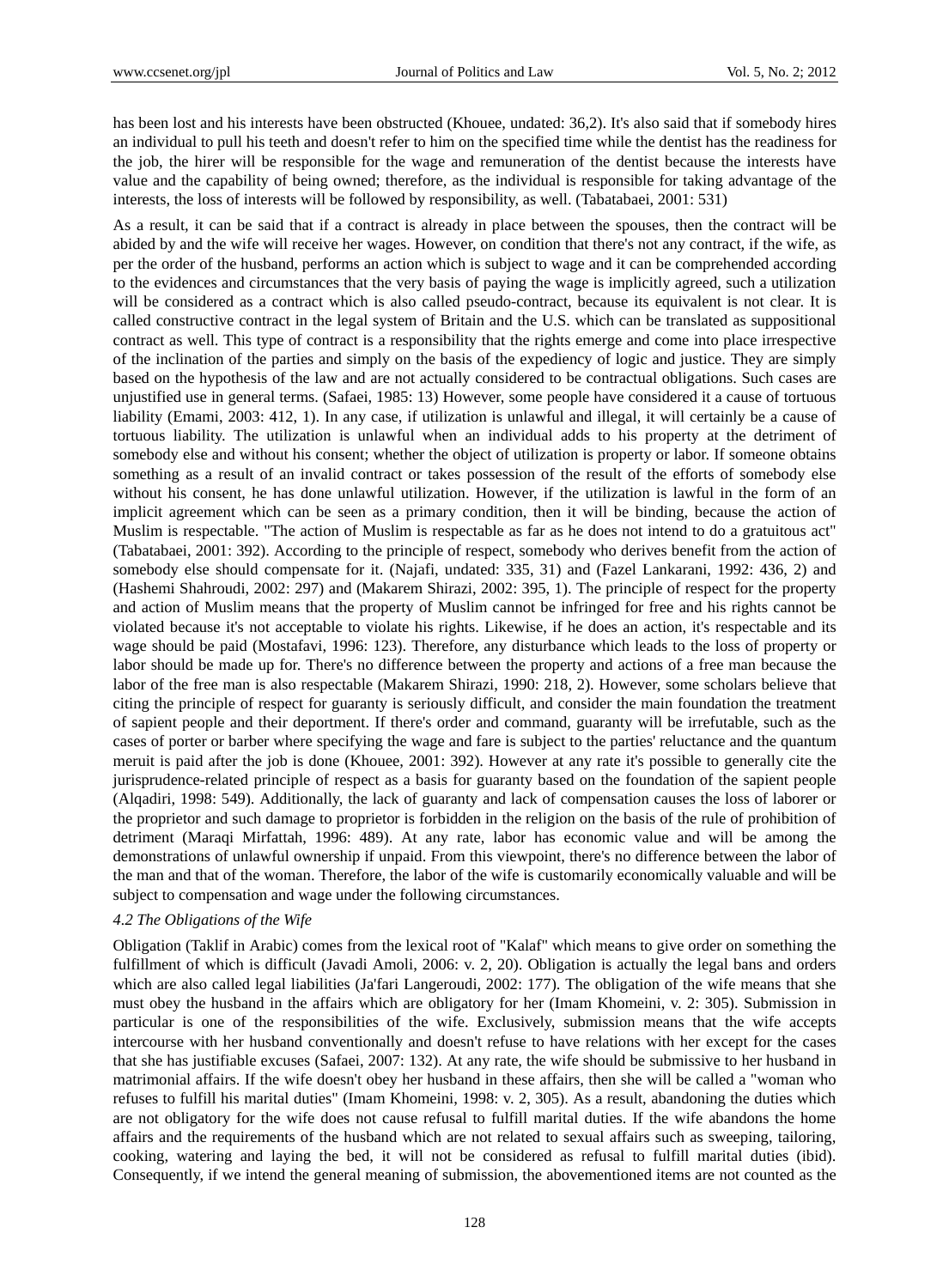cases of submission and the husband cannot force the wife into doing these jobs. As to breast-feeding also the majority of the jurists believe that it's not the responsibility of the wife (Najafi, undated, v. 31: 273). However, some jurists believe that during the first three days of the birth of the child, the mother is obliged to breast-feed it (Bohrani, v. 5: 72). From the viewpoint of Imam Khomeini, the mother is not obliged to breast-feed the child for free and even being paid does not make her obliged to do so. However, if the breast-feeder is exclusively the mother, then she will be obliged (Imam Khomeini, v. 2: 313).

## **5. Terms of Receiving Remuneration**

Following the conclusion of the contract of marriage, the wife starts her joint life with the husband. The wife may embark on doing things to increase the mutual congeniality and also may do things as per the request of her husband. It's taken for granted that the things which the wife does voluntarily are not subject to wage and remuneration even given that the husband and the children may benefit from it. According to the remark 6 of the law of amendment of divorce regulations ratified in 1992, the request of quantum meruit of the matrimonial days upon divorce was proposed, but the lawmaker has ratified a single-clause bill on January 13, 2007 as follows:

One remark will be added to the article 336 of civil law ratified on May 7, 1928 as follows: if it is proved to the court that the wife has, as per the order of her husband and without the intention of gratuitous act, performed tasks which are not religiously considered to be her responsibility and are customarily followed by remuneration, then the court will calculate the quantum meruit of the tasks done and issue a decree that it should be paid.

It seems that if the lawmaker had not foreseen such an amendment, the contents of the article 336 of Civil Law were sufficient for claiming the quantum meruit. Nevertheless, the lawmaker ratified the abovementioned amendment in line with the article 336 of Civil Law and jurisprudence to solve every ambiguity, because the majority of the jurists believe that the wife is entitled to receive quantum meruit at any rate (Golpayegani, undated: 498), (Makarem Shirazi, 2002: 398) whether she has requested divorce or is living with her husband without any problem.

Anyway, the conditions necessary for the wife to receive wage in lieu of the tasks she has performed are as follows:

# *5.1 Order or Request of the Husband*

The very issue of respecting the property or labor does not necessitate guaranty unless a certain job has been ordered or requested. (Tabatabaei, 2009: 392) and (Imam Khomeini, 1986: 56). In these cases, the guaranty of the action is conditioned on order and commandment and there would be no guaranty without order and commandment (Rashti, undated: 119). In fact, someone who performs a job without the request of somebody else has embarked on abolishing the respect to his own action according to the principle of action and has accepted not to receive wage and aborted the guaranty. Additionally, the principle of prohibition of detriment which necessitates guaranty and the payment of compensation would not be applied in cases that the owner has aborted the respect to his action and made steps which are to his detriment (Mirfattah, 1996: 488). Therefore, according to legal provisions, in order to realize the utilization and taking advantage of the labor of the wife, it's necessary that the husband give orders to his wife. The article 336 of the Civil Law stipulates that whenever an individual takes steps to carry out an action which is conventionally followed by the payment of wage or that person is habitually prepared for that action, the doer will be entitled to receive wage for his labor unless it's figured out that he had an intention of gratuitous act.

Order and request are opposite of silence and thus are important. Therefore, based on the emphatic expression of the article 336 of Civil Law, silence, passivity, willingness, receiving and making use of the action done without prior request cannot make the wife entitled to receive wage. Provided that order and request to the wife by the husband are denied, the wife should demonstrate the order and the request as a claim in accordance with the principle of lack.

## *5.2 The Intention of Non-Gratuitousness*

According to the content of the article 336 of the Civil Law, should the wife obey the order of her husband without compulsion and reluctance and simply with the intention of gratuitous act and for free, she will not be entitled to wage and the husband will not be considered liable. As a result, the entitlement of wage in the guaranty of the husband with respect to taking advantage of the labor of the wife is conditioned on the non-gratuitousness of the labor of the wife. (Najafi, v.31, 336) and (Fazel Lankarani, 2001: 437) and (Rashti, undated: 120). On condition that there's a conflict over the gratuitousness or non-gratuitousness of the labor, the statement of the wife should be accepted in accordance with the principle of gratuitousness of the labor. Therefore the claimant of gratuitousness should prove his claim. Albeit, if gratuitousness is subject to suspicion,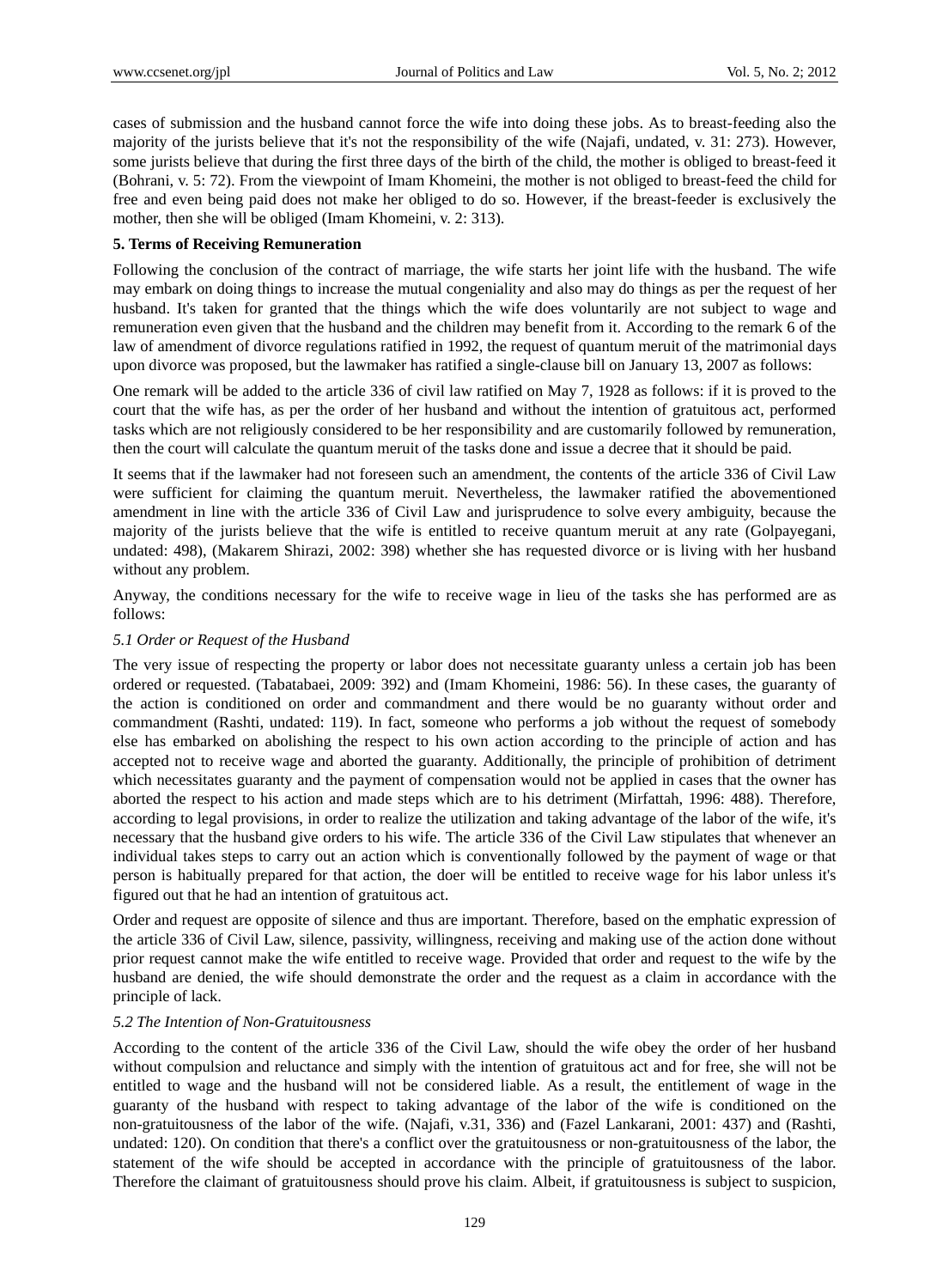it should not be assumed that the presumption of innocence is in place because the principle of non-gratuitousness is dominant over the presumption of innocence as the principle of non-gratuitousness is predicated on logical and conventional deportment and current evidence and is considered to be one of the foundations which governs the presumption of innocence which is a legal action. (Mohaqqeq Damad, 2003: 218) and (Tabatabaei, 2011, v. 5: 146)

# **6. Matrimony Donation**

Another type of the financial demands of the wife is matrimony donation which is in line with the quantum meruit of the days of matrimony. If it's impossible to specify the amount of quantum meruit for every reason, for example if the wife intends to carry out a gratuitous action, she will not be liable to quantum meruit and that's when the turn comes to matrimony donation. Matrimony donation is paid when the wife has requested divorce and her request of divorce is not due to her violation of wifehood duties or her misdemeanor. The court specifies an amount of money as the matrimony donation or pardon by taking into consideration the financial status of the husband and the efforts of the wife and then the husband will be liable to pay it to wife completely.

## **7. Conclusion**

As it can be seen, in the viewpoint of the lawmakers and jurists, the wife's entitlement to wage with regards to the actions which she does as per the order of her husband is indisputable in any case; whether the spouses are living together or are getting divorced. The action of Muslim is respectable. According to the principle of respect, someone who derives benefit from the action of somebody else should compensate for it. The principle of the respectability of property and the action of Muslim mean that the property of Muslim cannot be infringed for free and his rights cannot be violated, because the violation of his rights is not acceptable. Moreover if some labor is done by him, it's respectable and the relevant wages should be paid to him. Therefore, if any disturbance causes damage and harm to the property or action, it should be made up for. However, if the spouses are getting divorced, then the wife is not only entitled to quantum meruit, but also if the divorce is requested by the husband and is not because of the wife's violation of her matrimonial responsibilities and is registered in the marriage deed, then the wife is entitled to receive half of the property of her husband during the matrimonial life.

However, if the wife is not entitled to quantum meruit because of the lack of one of the conditions in a divorce which is requested by the wife and on condition that the divorce is not due to her violation of matrimonial responsibilities or misdemeanor, then the court will specify an amount of money as the matrimony donation according to the financial status of the husband and the pains which the wife has taken and the husband is obliged to pay this amount of money.

# **References**

Alqadiri, Mohammad Hassan. (1998). Al-ejarah, Islamic Development Bureau Publication, Qom, First edition

- Amouzegar, Habibollah. (1976). The Position of Woman in Creation, Tehran Bina
- Ansari, Sheikh Morteza. (1994). Makaseb, Qom, The International Congress of Commemoration of Sheikh A'zam Ansari, First edition. Sixth volume
- Bohrani, Yousef. (1988). Hadayeq-al-Nasirah, The Institute of Islamic Publishing, Volume 5, Qom,
- Dehkhoda, Aliakbar. (1993). Dictionary, The University of Tehran Publications, First volume, First edition, Tehran
- Durant, Will (1994). The Pleasures of Philosophy, Translated by Abbas Zaryab, Scientific and Cultural Institute, Tehran
- Emami, Hassan (2003). Civil Law, Islamic Bookshop, Tehran, First volume,  $23<sup>rd</sup>$  edition
- E'zazi, Mohammad (2001). The Sociology of Family With an Emphasis on the Role, Structure and Function of Family in the Contemporary Era, Roshangaran Publications
- Fazel Lankarani, Mohammad. (1992). Tafsil-al-Sharia Fi Sharhe Tahrir-el-Vasila, Fiqh Center, Qom,
- Fazel Lankarani, Mohammad. (2001). Jame' Al Masayel, Dar-al-elm, Qom, Volume 5, Second edition
- Hashemi Shahroudi, Seyed Mahmoud. (2002). Ketab-al-Ijarah, The Institute of the Encyclopedia of Islamic Jurisprudence, Volume 2, First edition
- Ibn Manzour, Mohammad Ibn Mokarram. (1987). Lisan-ul-Arab, Ihya-ul Terath-ul Arabi, Beirut, First volume,  $14<sup>th</sup>$  edition
- Imam Khomeini, Ruhollah. (1988). Tahrir-al-Wasila, Dar-ul-Ilm Institute, Qom, First edition, 1997, Second